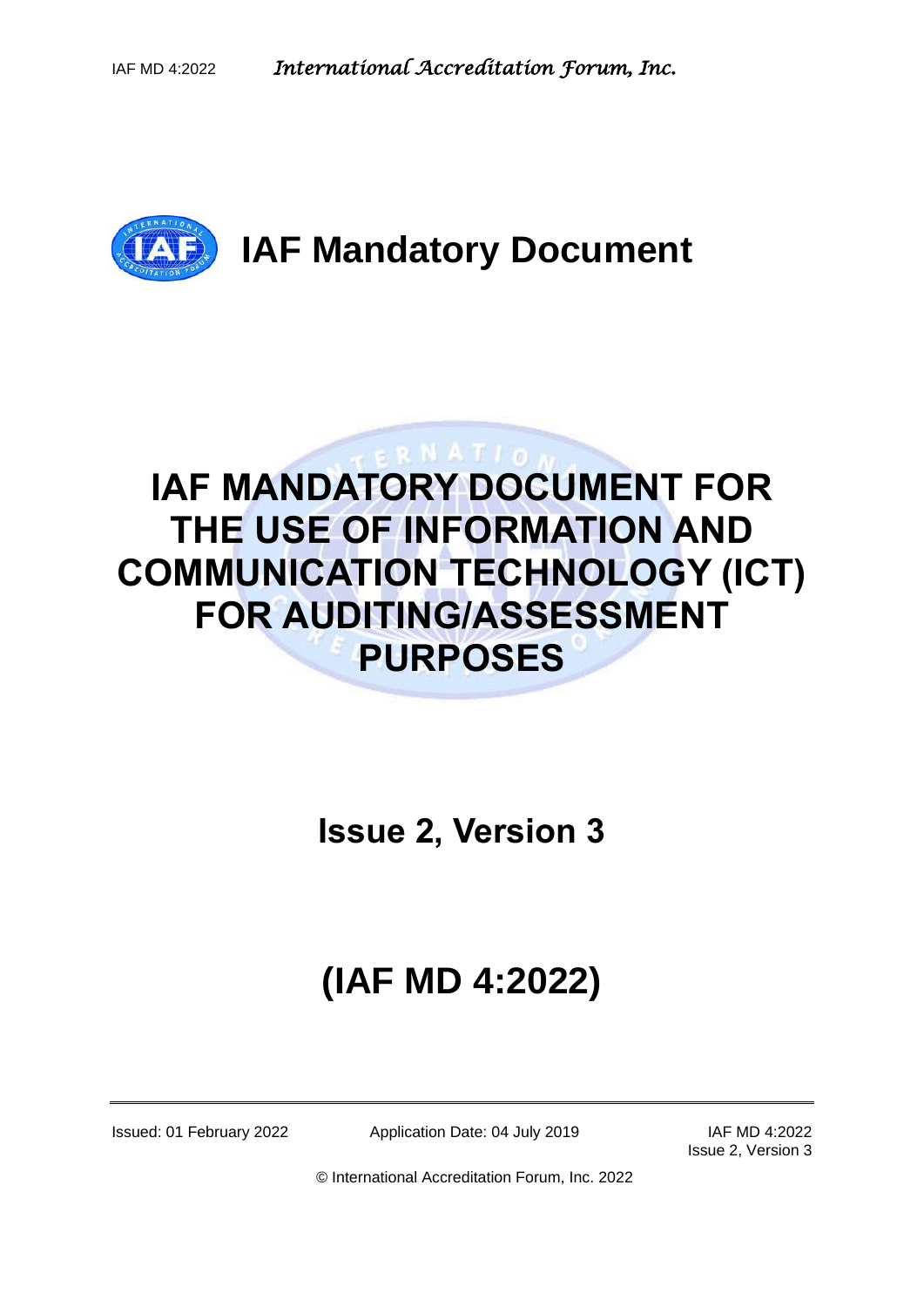Issue 2, Version 3 **IAF MD for the Use of ICT** Page 2 of 9  **for Auditing/Assessment Purposes**

The International Accreditation Forum, Inc. (IAF) facilitates trade and supports regulators by operating a worldwide mutual recognition arrangement among Accreditation Bodies (ABs) in order that the results issued by Conformity Assessment Bodies (CABs) accredited by IAF members are accepted globally.

Accreditation reduces risk for business and its customers by assuring them that accredited CABs are competent to carry out the work they undertake within their scope of accreditation. ABs that are members of IAF and their accredited CABs are required to comply with appropriate international standards and IAF mandatory documents for the consistent application of those standards.

ABs that are signatories to the IAF Multilateral Recognition Arrangement (MLA) are evaluated regularly by an appointed team of peers to provide confidence in the operation of their accreditation programs. The structure and scope of the IAF MLA is detailed in IAF PR 4 - Structure of IAF MLA and Endorsed Normative Documents.

The IAF MLA is structured in five levels: Level 1 specifies mandatory criteria that apply to all ABs, ISO/IEC 17011. The combination of a Level 2 activity(ies) and the corresponding Level 3 normative document(s) is called the main scope of the MLA, and the combination of Level 4 (if applicable) and Level 5 relevant normative documents is called a sub-scope of the MLA.

- The main scope of the MLA includes activities e.g. product certification and associated mandatory documents e.g. ISO/IEC 17065. The attestations made by CABs at the main scope level are considered to be equally reliable.
- The sub scope of the MLA includes conformity assessment requirements e.g. ISO 9001 and scheme specific requirements, where applicable, e.g. ISO TS 22003. The attestations made by CABs at the sub scope level are considered to be equivalent.

The IAF MLA delivers the confidence needed for market acceptance of conformity assessment outcomes. An attestation issued, within the scope of the IAF MLA, by a body that is accredited by an IAF MLA signatory AB can be recognized worldwide, thereby facilitating international trade.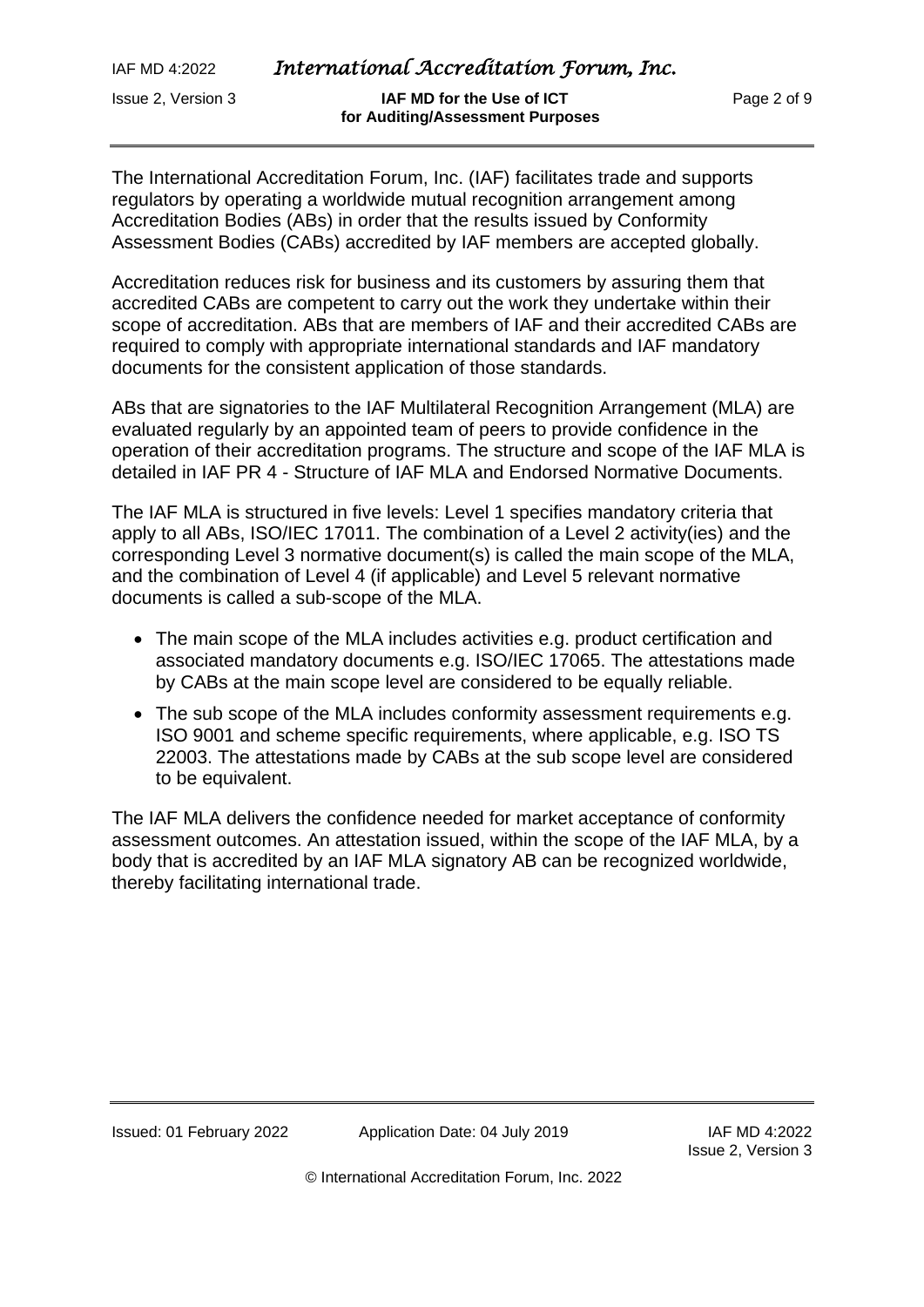**ISSUE 2, Version 3 IAF MD for the Use of ICT** Page 3 of 9  **for Auditing/Assessment Purposes**

# **TABLE OF CONTENTS**

Issue No 2, Version 3 Prepared by: IAF Technical Committee Approved by: IAF Members Date: 08 June 2018 Issue Date: 01 February 2022 Application Date: 04 July 2019 Name for Enquiries: Elva Nilsen IAF Corporate Secretary Telephone: +1 613 454-8159 Email: [secretary@iaf.nu](mailto:secretary@iaf.nu)

Issued: 01 February 2022 Application Date: 04 July 2019 IAF MD 4:2022

Issue 2, Version 3

© International Accreditation Forum, Inc. 2022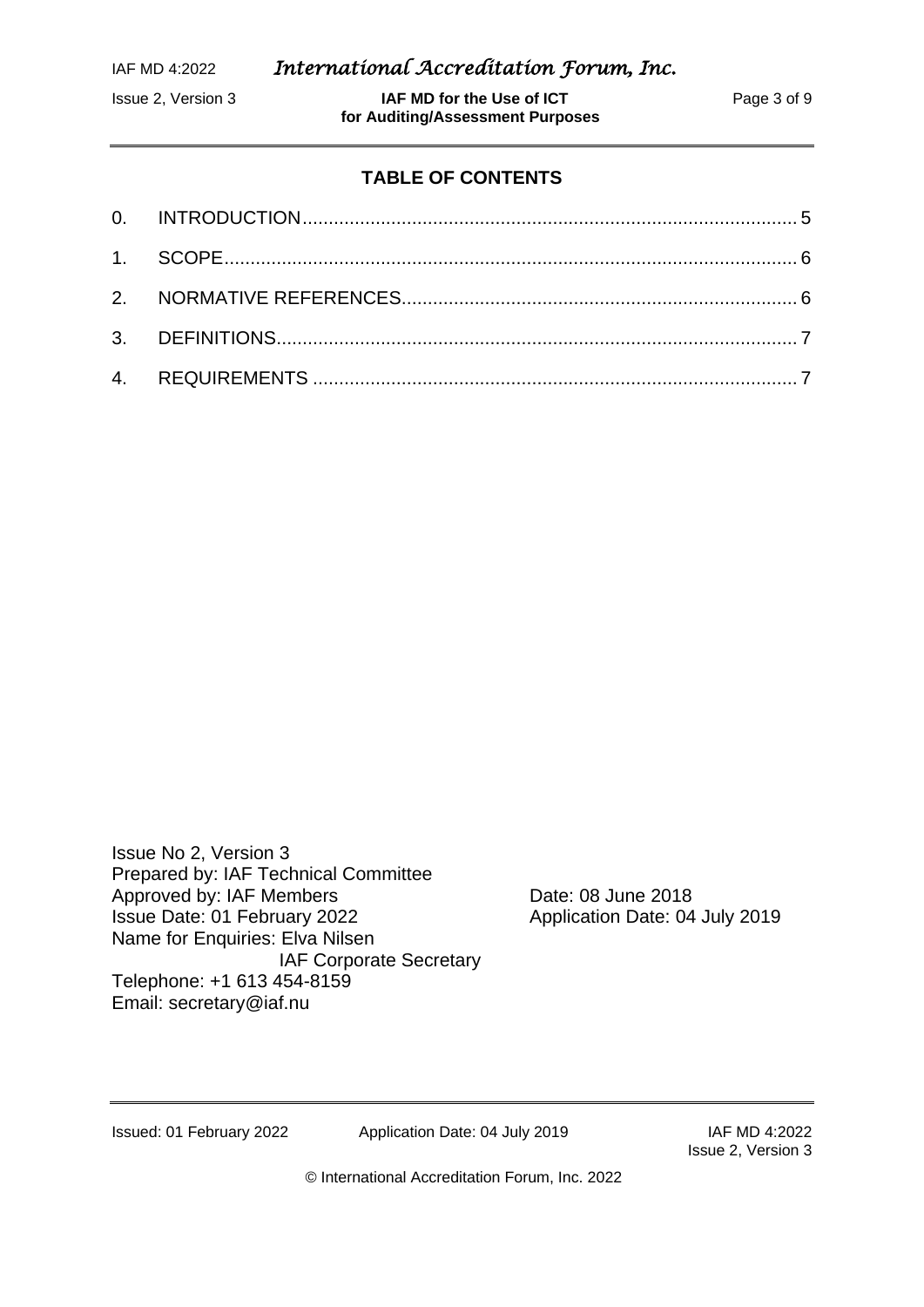**ISSUE 2, Version 3 IAF MD for the Use of ICT Page 4 of 9 for Auditing/Assessment Purposes**

#### **Introduction to IAF Mandatory Documents**

The term "should" is used in this document to indicate recognised means of meeting the requirements of the standard. A Conformity Assessment Body (CAB) can meet these in an equivalent way provided this can be demonstrated to an Accreditation Body (AB). The term "shall" is used in this document to indicate those provisions which, reflecting the requirements of the relevant standard, are mandatory.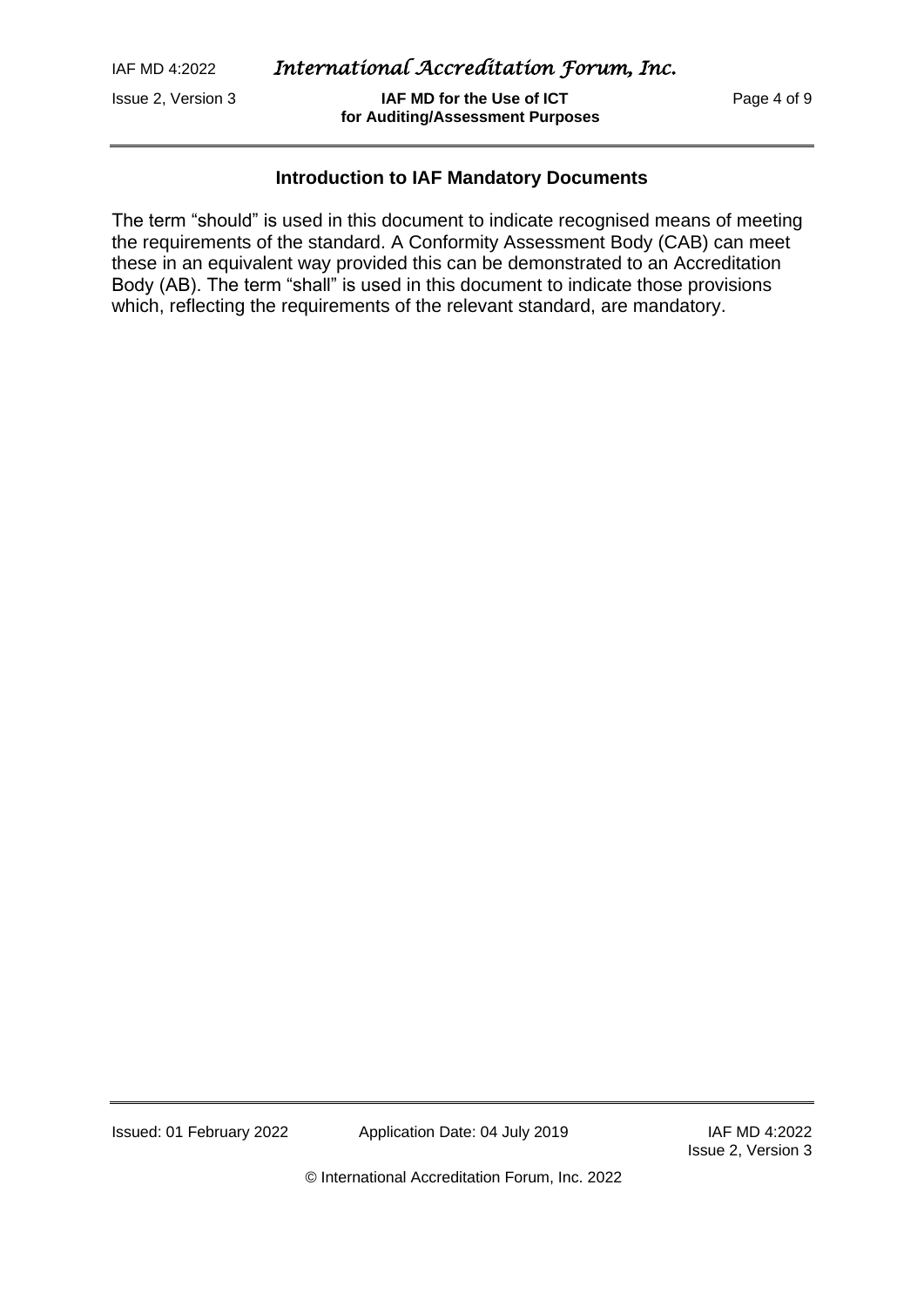**ISSUE 2, Version 3 IAF MD for the Use of ICT** Page 5 of 9  **for Auditing/Assessment Purposes**

# **IAF Mandatory Document for the Use of Information and Communication Technology (ICT) for Auditing/Assessment Purposes**

# <span id="page-4-0"></span>**0. INTRODUCTION**

0.1 As information and communication technology (ICT) becomes more sophisticated, it is important to be able to use ICT to optimize audit/assessment effectiveness and efficiency, and to support and maintain the integrity of the audit/assessment process.

0.2 ICT is the use of technology for gathering, storing, retrieving, processing, analysing and transmitting information. It includes software and hardware such as smartphones, handheld devices, laptop computers, desktop computers, drones, video cameras, wearable technology, artificial intelligence, and others. The use of ICT may be appropriate for auditing/assessment both locally and remotely.

0.3 Examples of the use of ICT during audits/assessments may include but are not limited to:

- Meetings; by means of teleconference facilities, including audio, video and data sharing
- Audit/assessment of documents and records by means of remote access, either synchronously (in real time) or asynchronously (when applicable)
- Recording of information and evidence by means of still video, video or audio recordings
- Providing visual/audio access to remote or potentially hazardous locations

0.4 The objectives for the effective application of ICT for audit/assessment purposes are:

- i) To provide a methodology for the use of ICT that is sufficiently flexible and non-prescriptive in nature to optimize the conventional audit/assessment process
- ii) To ensure that adequate controls are in place to avoid abuses that could compromise the integrity of the audit/assessment process
- iii) To support the principles of safety and sustainability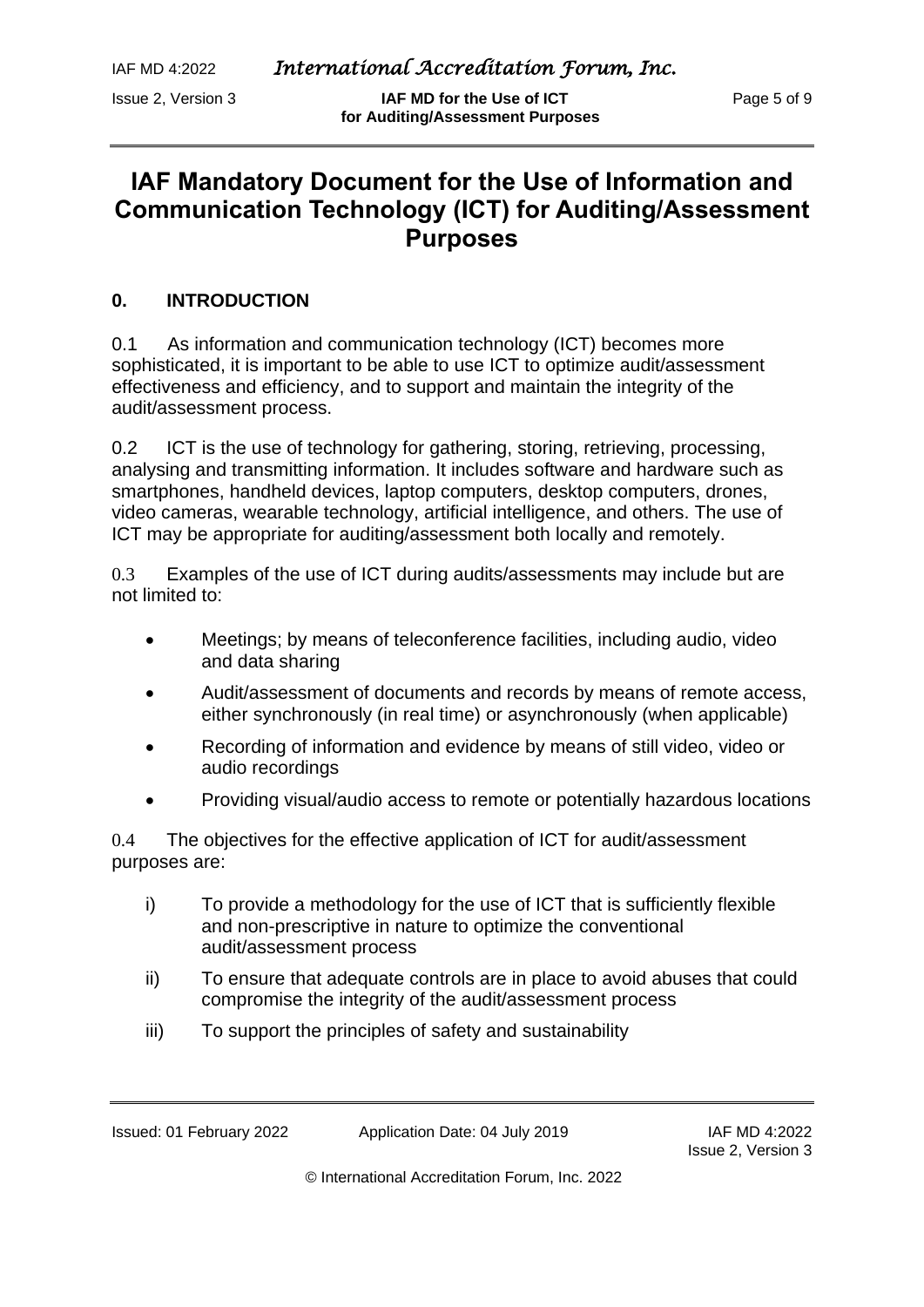Issue 2, Version 3 **IAF MD for the Use of ICT** Page 6 of 9  **for Auditing/Assessment Purposes**

Measures shall also be taken to ensure that security and confidentiality is maintained throughout audit/assessment activities.

0.5 Other schemes, normative documents and conformity assessment standards may impose limitations on the use of ICT for audit/assessment and may take precedence over this document.

#### <span id="page-5-0"></span>**1. SCOPE**

This mandatory document provides for the consistent application in auditing/assessment, for the use of information and communication technology as part of the methodology. The scope of this document is for the auditing /assessment of management systems, persons, and product and is applicable to conformity assessment bodies and accreditation bodies. The use of ICT is not mandatory and may be used for other types of conformity assessment activities, but if used as part of the audit/assessment methodology, it is mandatory to conform to this document.

### <span id="page-5-1"></span>**2. NORMATIVE REFERENCES**

For the purposes of this document, the normative references given below apply, depending upon the conformity assessment activity. For dated references, only the edition cited applies. For undated references, the latest edition of the referenced document (including any amendments) applies. Limited to:

- IAF MD 5 [Determination of Audit Time of Quality,](https://www.iaf.nu/iaf_system/uploads/documents/IAF_MD5_Issue_4_Version_2_11112019.pdf) Environmental, and [Occupational Health & Safety Management Systems](https://www.iaf.nu/iaf_system/uploads/documents/IAF_MD5_Issue_4_Version_2_11112019.pdf)
- ISO/IEC 17011 Conformity assessment Requirements for accreditation bodies accrediting conformity assessment bodies
- ISO/IEC 17021-1 Conformity assessment Requirements for bodies providing audit and certification of management systems — Part 1: Requirements
- ISO/IEC 17065 Conformity assessment Requirements for bodies certifying products, processes and services
- ISO/IEC 17024 Conformity assessment General requirements for bodies operating certification of persons

This MD may also be considered for use with other conformity assessment standards, such as: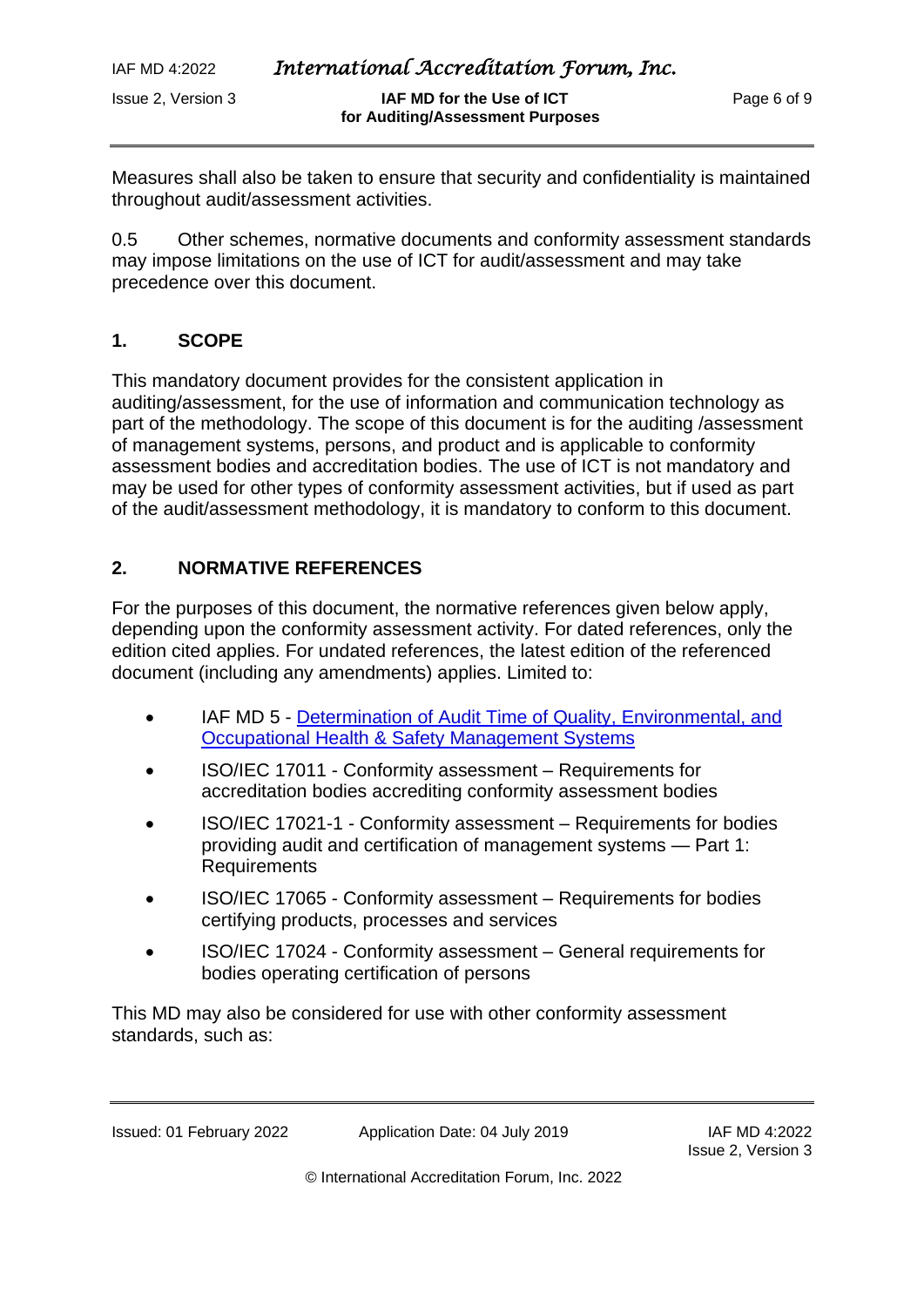**ISSUE 2, Version 3 IAF MD for the Use of ICT Page 7 of 9 for Auditing/Assessment Purposes**

- ISO 14065 Greenhouse gases Requirements for greenhouse gas validation and verification bodies for use in accreditation or other forms of recognition
- ISO/IEC 17020 Conformity assessment Requirements for the operation of various types of bodies performing inspection
- ISO/IEC 17025 General requirements for the competence of testing and calibration laboratories

Additionally, guidance on auditing/assessment using ICT can be obtained from:

- ISO/IEC 17020 Conformity assessment Requirements for the operation of various types of bodies performing inspection
- ISO/IEC 17025 General requirements for the competence of testing and calibration laboratories
- ISO/IAF Auditing Practices Group "Electronic documented information systems" [https://committee.iso.org/home/tc176/iso-9001-auditing](https://committee.iso.org/home/tc176/iso-9001-auditing-practices-group.html)[practices-group.html](https://committee.iso.org/home/tc176/iso-9001-auditing-practices-group.html)
- IAF ID 12 [Principles on Remote Assessment](https://www.iaf.nu/iaf_system/uploads/documents/IAFID12PrinciplesRemoteAssessment22122015.pdf)
- ISO 19011 Guidelines for auditing management systems

#### <span id="page-6-0"></span>**3. DEFINITIONS**

#### 3.1 Virtual Site

Virtual location where a client organization performs work or provides a service using an on-line environment allowing persons irrespective of physical locations to execute processes.

*Note 1: A virtual site cannot be considered where the processes must be executed in a physical environment, e.g., warehousing, manufacturing, physical testing laboratories, installation or repairs to physical products.* 

<span id="page-6-1"></span>*Note 2: A virtual site (e.g. company intranet) is considered a single site for the calculation of audit/assessment time.* 

#### **4. REQUIREMENTS**

#### **4.1 Security and Confidentiality**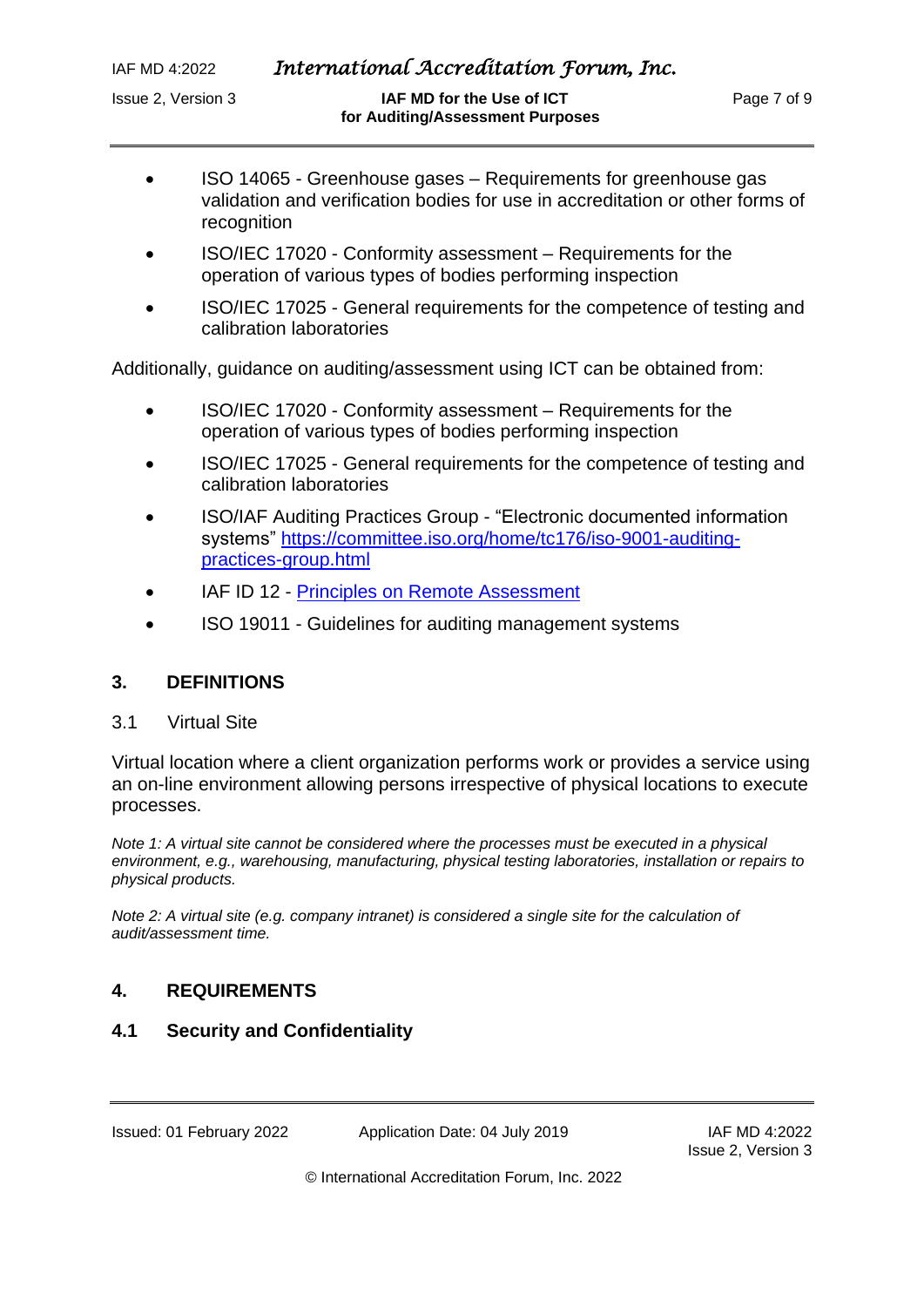Issue 2, Version 3 **IAF MD for the Use of ICT** Page 8 of 9  **for Auditing/Assessment Purposes**

4.1.1 The security and confidentiality of electronic or electronically-transmitted information is particularly important when using ICT for audit/assessment purposes.

4.1.2 The use of ICT for audit/assessment purposes shall be mutually agreed upon by the body being audited/assessed and the body performing the audit/assessment in accordance with information security and data protection measures and regulations before ICT is used for audit/assessment purposes.

4.1.3 In the case of non-fulfilment of these measures or non-agreement of information security and data protection measures, the body performing the audit/assessment activities shall use other methods to conduct the audit/assessment.

4.1.4 When no agreement is reached for the use of ICT for audit/assessment, other methods shall be used to fulfil audit/assessment objectives.

### **4.2 Process Requirements**

4.2.1 The body shall identify and document the risks and opportunities that may impact audit/assessment effectiveness for each use of ICT under the same conditions, including the selection of the technologies, and how they are managed.

4.2.2 When ICT is proposed for the audit/assessment activities, the application review shall include a check that the client and the audit/assessment body have the necessary infrastructure to support the use of the ICT proposed.

4.2.3 Considering the risks and opportunities identified in 4.2.1, the audit/assessment plan shall identify how ICT will be utilized and the extent to which ICT will be used for audit/assessment purposes to optimize audit/assessment effectiveness and efficiency while maintaining the integrity of the audit/assessment process.

4.2.4 When using ICT, auditors/assessors and other involved persons (e.g. drone pilots, technical experts) shall have the competency and ability to understand and utilize the information and communication technologies employed to achieve the desired results of audit(s)/assessment(s). The auditor/assessor shall also be aware of the risks and opportunities of the information and communication technologies used and the impacts that they may have on the validity and objectivity of the information gathered.

4.2.5 If ICT is used for audit/assessment purposes, it contributes to the total audit/assessment time as additional planning may be necessary which may impact audit/assessment duration.